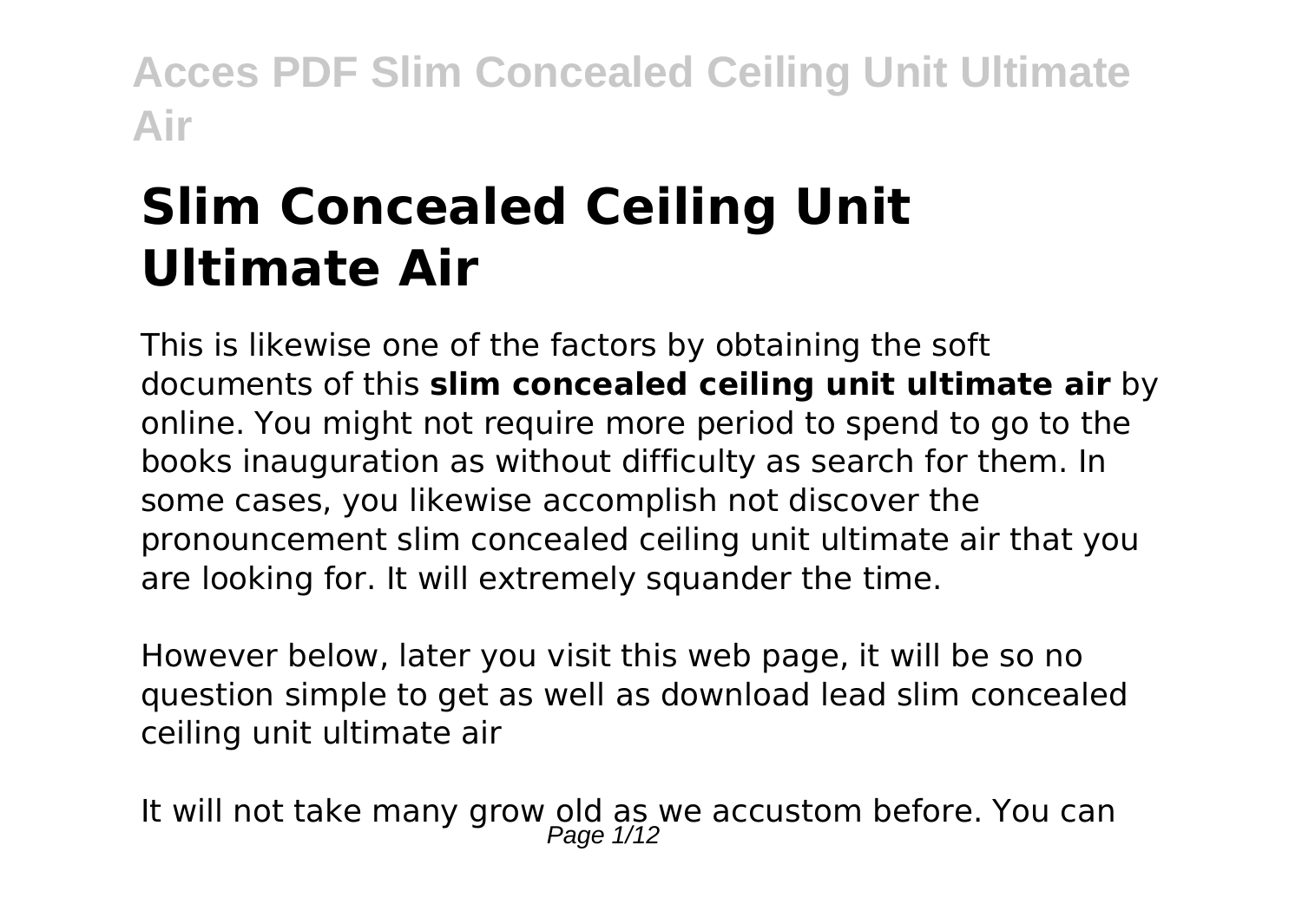complete it even if feint something else at home and even in your workplace. appropriately easy! So, are you question? Just exercise just what we manage to pay for below as skillfully as review **slim concealed ceiling unit ultimate air** what you when to read!

Get in touch with us! From our offices and partner business' located across the globe we can offer full local services as well as complete international shipping, book online download free of cost

#### **Slim Concealed Ceiling Unit Ultimate**

Compact and powerful, this Gree U ‐Match Slim Concealed Duct indoor unit offers the ultimate in flexibility and discretion. It is designed to be concealed above suspended ceilings or within open closet spaces to deliver conditioned air via ducting and suitable ceiling or wall grilles.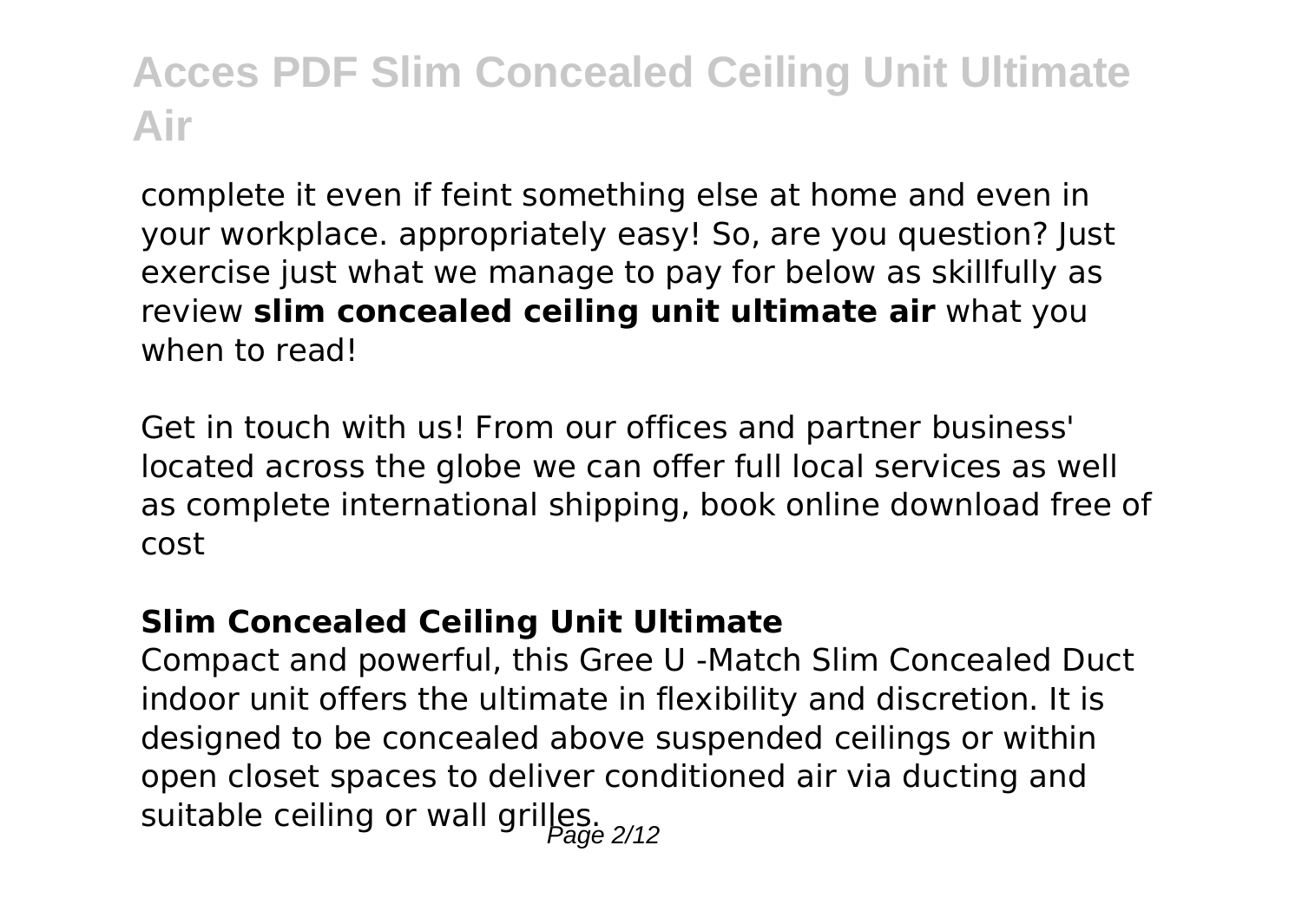### **SLIM CONCEALED DUCT UNIT OWNER'S MANUAL**

A slim-ducted concealed ceiling unit provides an extremely unobtrusive, compact solution, where only the discharge and intake grilles are visible. In addition, they free up floor and wall space to minimize the impact on décor. Features. Discretely concealed in the ceiling: only the suction and discharge grills are visible

## **Daikin Ductless Multi-Zone Air Conditioner | HVAC Service**

**...**

Concealed, Slim, Quiet, Comfortable. The slim duct built-in concealed unit is available for use with the VRV systems to complement the existing concealed ceiling unit options. With its low profile and low sound level this unit can be installed into limited ceiling void, bulkhead or soffit space. Applications. Hotel mincul commission commission residences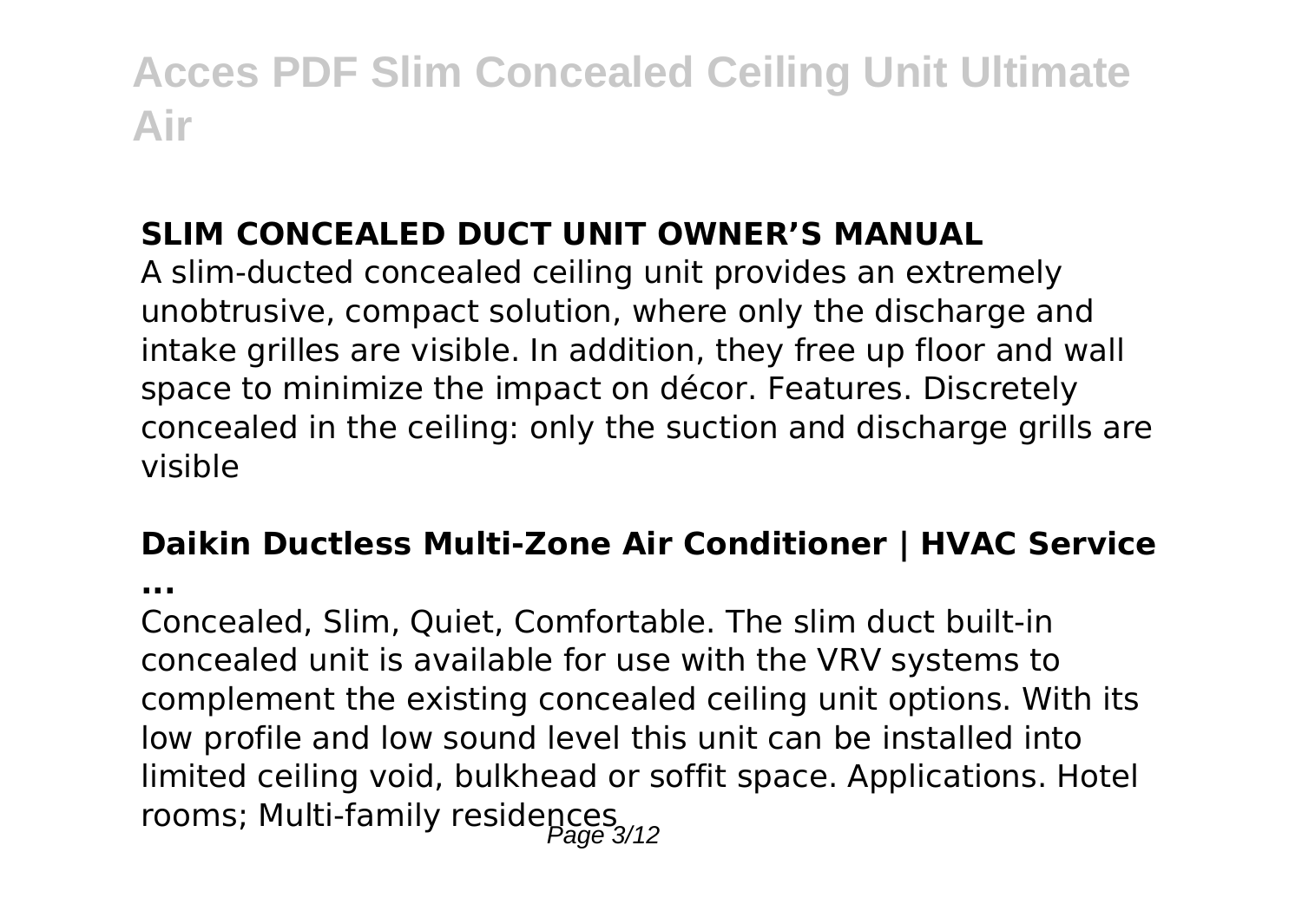## **LSP Concealed Ceiling Unit (FXDQ\_MVJU) | Daikin AC**

FDK(X)S-E/C / RK(X)S-G/F. Height 200mm Width 700mm Depth 620mm Height 550mm Width 765mm Depth 285mm. FDXS25E Home Leave operation RXS25G See tables overleaf for full list of dimensions. The concealed ceiling units belong to the most aesthetically pleasing and quietest systems for your climate comfort.

#### **Slim Concealed Ceiling Unit**

FDXS/CDXS – Slim Ducted Concealed Ceiling Unit capable of up to 0.18 esp » External static pressure facilitates unit's use with minimal length of duct runs » Discretely concealed in the ceiling: only the suction and discharge grills are visible

## **DAIKIN RMXS SERIES MULTI-ZONE HEATING & COOLING SYSTEMS** Page 4/12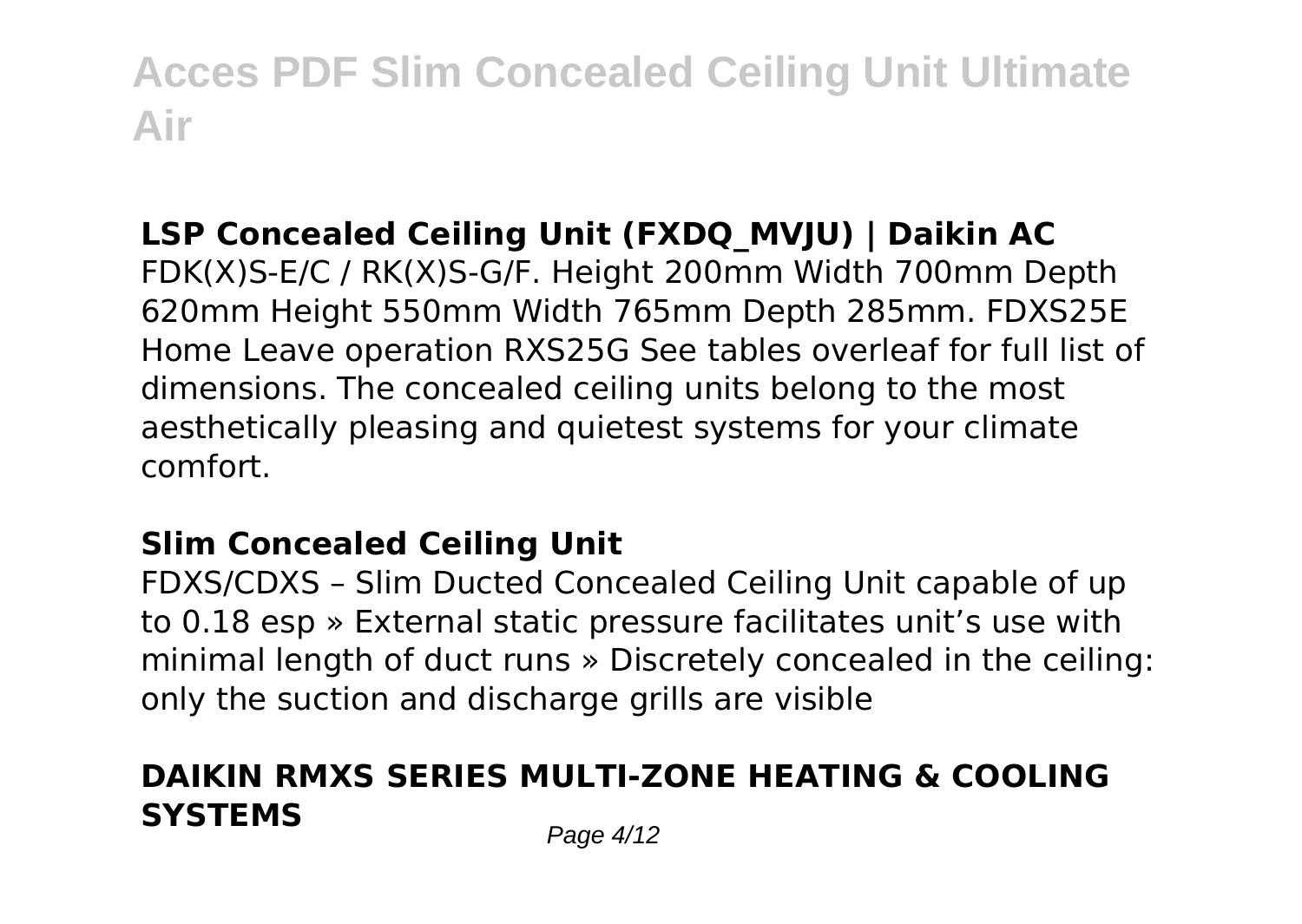Slim Concealed Ceiling Unit. Slim Concealed Ceiling Unit. L: SS. A. FDK(X)S-E/C / RK(X)S-G/F. Height 200mm Width 700mm Depth 620mm Height 550mm Width 765mm Depth 285mm. FDXS25E Home Leave operation RXS25G See tables overleaf for full list of dimensions.

#### **Slim Concealed Ceiling Unit - Daikin**

Concealed duct mini split units offer the best of both ducted systems and split systems. A concealed mini split with ducts provides easy zoned heating and cooling without taking up any wall space, making these a perfect option for those who want a more discreet air conditioner or heat system.

#### **Concealed Duct Mini Split Air Conditioner Units - THS**

With the ability to combine a quiet outdoor unit with a variety of sleek indoor units such as the easily installed wall mounted unit, the concealed, built-in DC Duct unit, the comfort customizing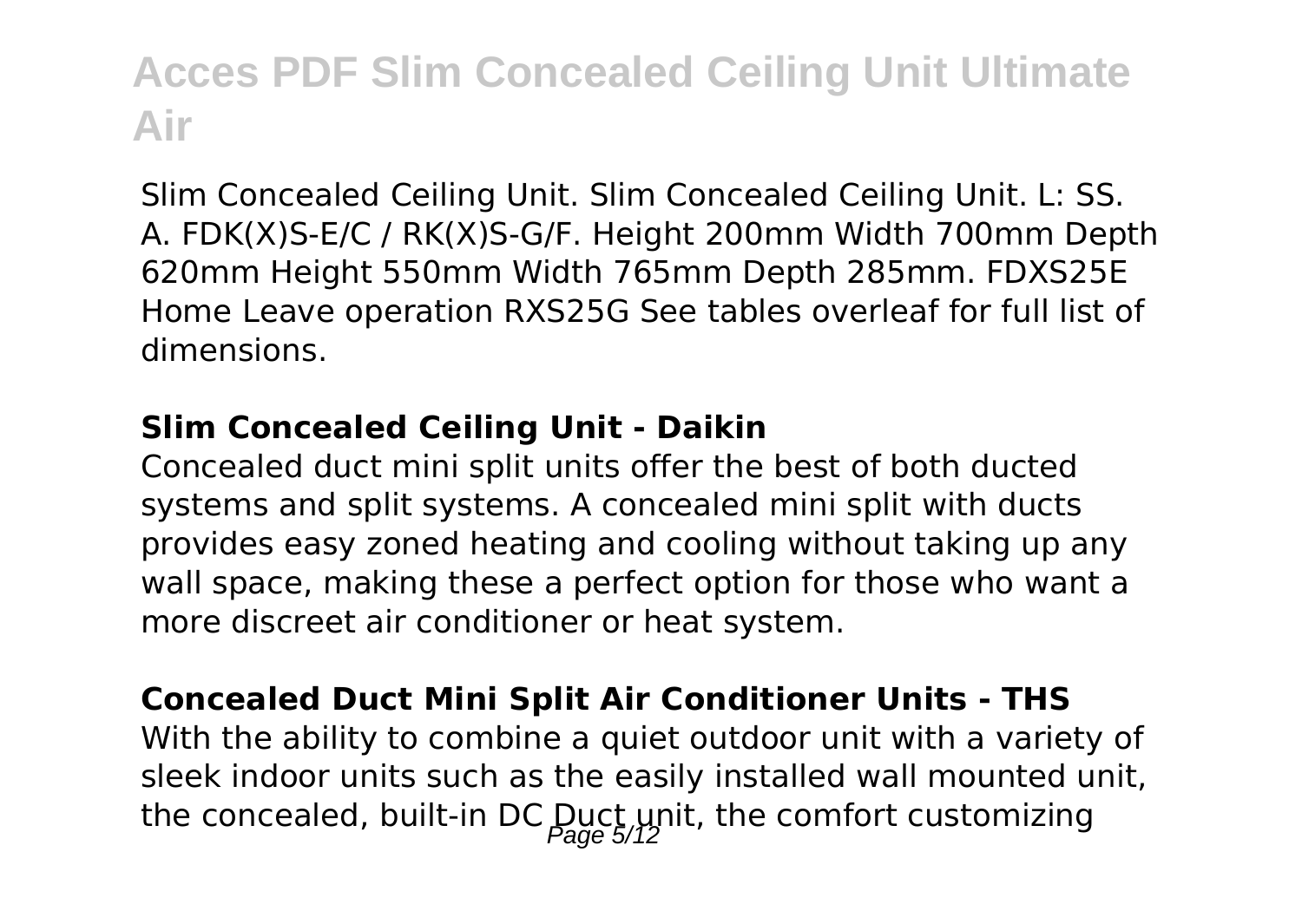roundflow sensing ceiling mounted cassette, a multi-positional air handler, or the slim, silent operating ceiling suspended unit, Daikin provides the ultimate duct-free solution for large residential or light commercial projects

### **Overview | Daikin AC**

Slim concealed ceiling unit FDXS-F(9) / FXDQ-A ESP up to 44Pa, slim design for flexible installation › Compact dimensions enable installation in narrow ceiling voids leaving only the grilles visible › Medium external static pressure up to 40Pa (FDXS-F), up to 44Pa (FXDQ-A) › Small capacity unit developed for small of well insulated rooms

#### **Concealed ceiling units - UK | Daikin**

Concealed duct units are hidden behind the scenes, with only the grille covers visible. Using their own higher-efficiency ducts, concealed units can provide even coverage in large rooms by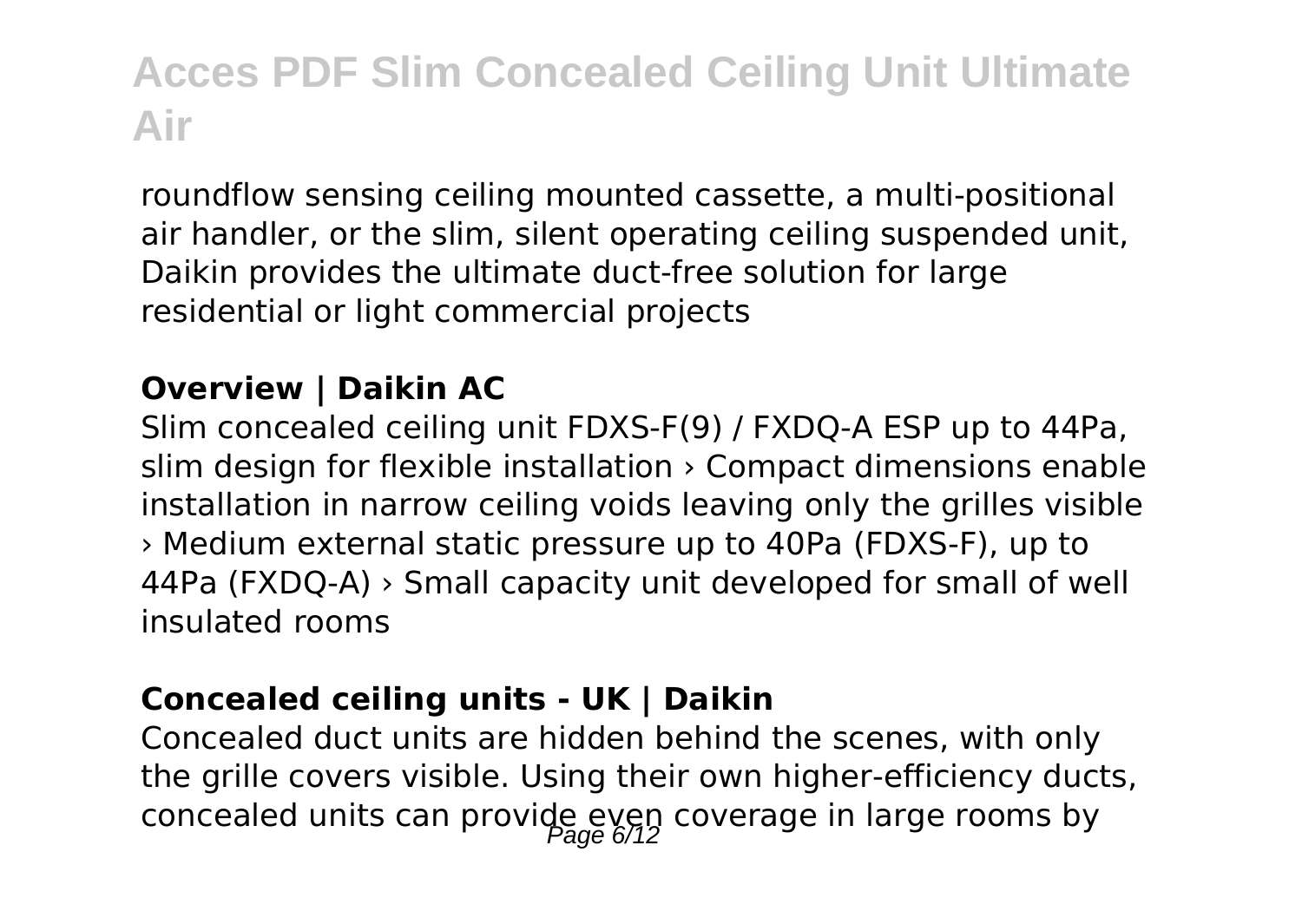utilizing short duct runs to disperse the air through various outlets and can even provide comfort to an adjacent, smaller room.

#### **Mini Split Concealed Duct Unit Guide - How to Pick the ...** Compact and powerful, the Gree Multi+ Concealed Duct indoor units offer the ultimate in flexibility and discretion. These slim indoor units are designed to be concealed above suspended ceilings or within open closet spaces to deliver conditioned air via ducting and suitable ceiling or wall grilles.

#### **Technical Product Guide**

could enjoy now is slim concealed ceiling unit ultimate air below. Authorama.com features a nice selection of free books written in HTML and XHTML, which basically means that they are in easily readable format. Most books here are featured in English, but there are quite a few German language texts as well.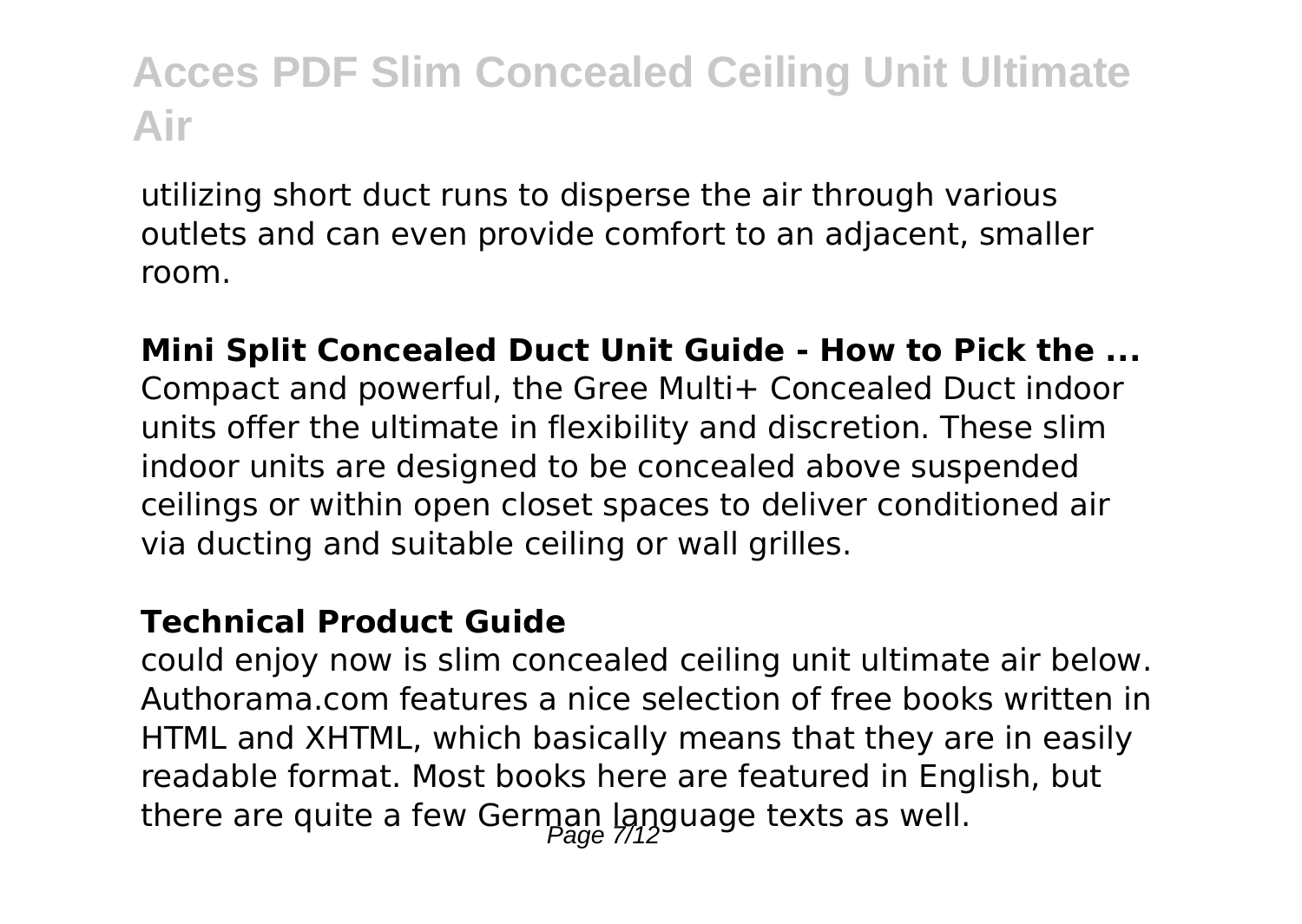### **Slim Concealed Ceiling Unit Ultimate Air**

Compact and Powerful, The Gree Multi+ Concealed Duct Indoor Unit's Offer The Ultimate In Flexibility and Discretion. These Slim Indoor Unit's Are Designed To Be Concealed Above Suspended Ceilings or within Open Closet Spaces To Deliver Conditioned Air Via Ducting and Suitable Ceiling or Wall Grilles.

### **DUCT18HP230V1AD - Baker Distributing | Baker Distributing**

Compact and powerful, the Gree Concealed Duct indoor units offer the ultimate in flexibility and discretion. These slim indoor units are designed to be concealed above suspended ceilings or within open closet spaces to deliver conditioned air via ducting and suitable ceiling or wall grilles. This arrangement provides immense flexibility, in terms of both the distribution of conditioned air and the type of grille or diffuser that best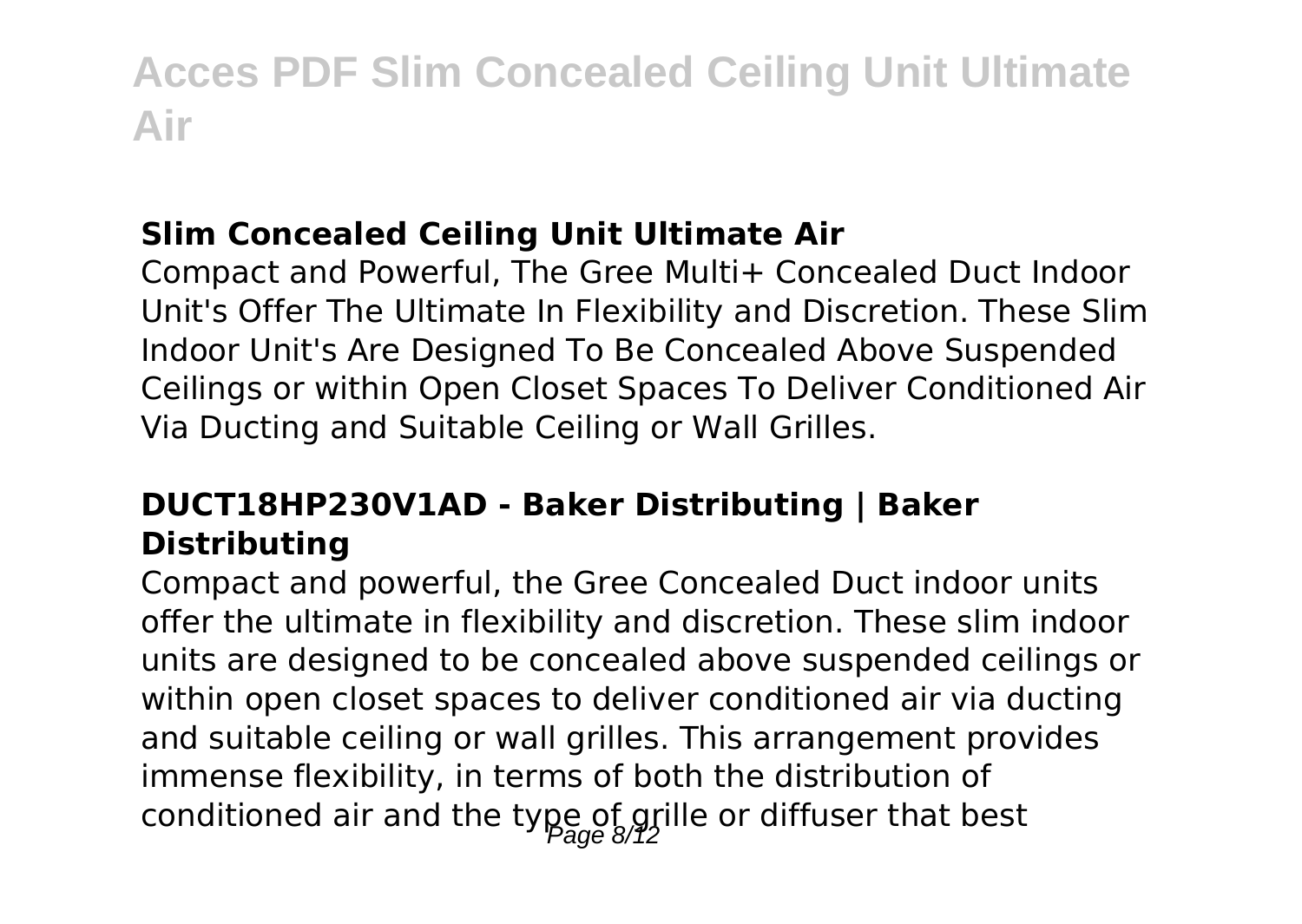compliments the room's styling.

#### **Concealed Duct - Gree Comfort**

Slim concealed ceiling unit. Slim design for flexible installation ›Compact dimensions, can easily be mounted in a ceiling void of only 240mm › Medium external static pressure up to 44Pa facilitates unit use with flexible ducts of varying lengths › Discretely concealed in the ceiling: only the suction and discharge grilles are visible › 15 class unit especially developed for small or well-insulated rooms, such as hotel bedrooms, small offices, etc. › Reduced energy consumption ...

#### **Slim concealed ceiling unit**

Daikin's FBQ DC Duct systems offer a powerful solution, compact in design and easily concealed in a ceiling. With both cooling only and heat pump applications, SkyAir is the ultimate solution for large bonus rooms, restaurants, shops, offices, data rooms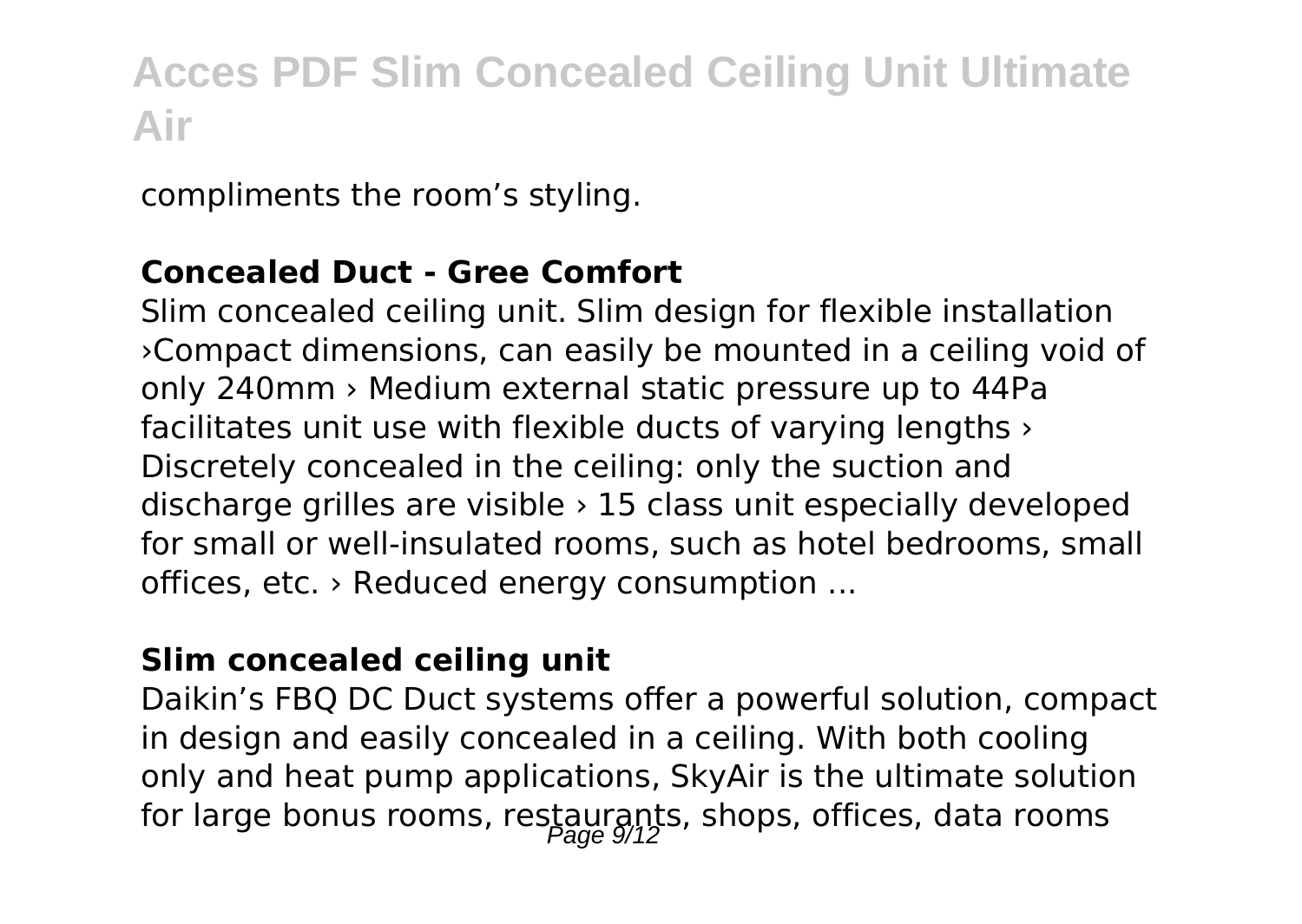and other light commercial projects up to 2,500 square feet

### **FBQ18PVJU, FBQ24PVJU, FBQ30PVJU, FBQ36PVJU, FBQ42PVJU ...**

Compact and powerful, this Gree U‐Match Slim Concealed Duct indoor unit offers the ultimate in flexibility and discretion. It is designed to be concealed above suspended ceilings or within open closet spaces to deliver conditioned air via ducting and suitable ceiling or wall grilles.

### **SLIM CONCEALED DUCT UNIT OWNER'S MANUAL**

With its slim, elegant design, the FXHQ ceiling-suspended unit is a great fit for any light commercial space. Capacity range from 12 MBH to 36 MBH Slim design, less than 8" height Wide air discharge outlet distributes a comfortable airflow throughout the entire space with throw up to 25 ft.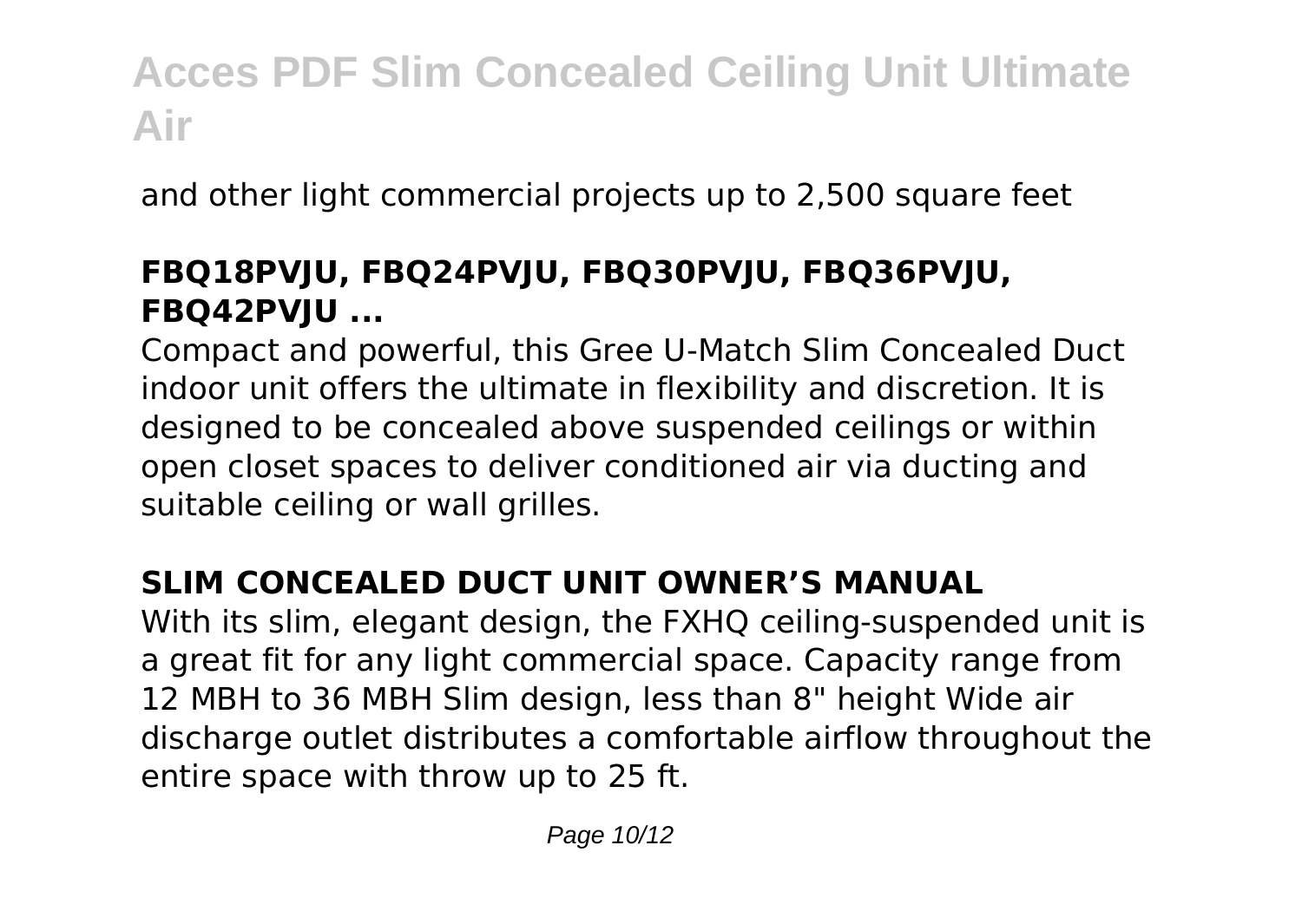### **VRV Indoor Units On Daikin North America LLC**

Description Specifications Documentation Compact and powerful, the GREE Multi+ Concealed Duct indoor units offer the ultimate in flexibility and discretion. These slim indoor units are designed to be concealed above suspended ceilings or within open closet spaces to deliver conditioned air via ducting and suitable ceiling or wall grilles.

### **GREE DUCT18HP230V1AD - Ducted Indoor Ceiling Concealed ...**

concealed ceiling unit ac slim duct mini split installation.. concealed slim duct mini split samsung ductless air conditioners for less lowest prices installation,slim duct mini split installation samsung fujitsu ,concealed slim duct mini split samsung systems air conditioner general fujitsu,samsung slim duct mini split concealed fujitsu can a live happily in the attic,concealed slim duct mini ...  $P_{\text{a}q} = 11/12$